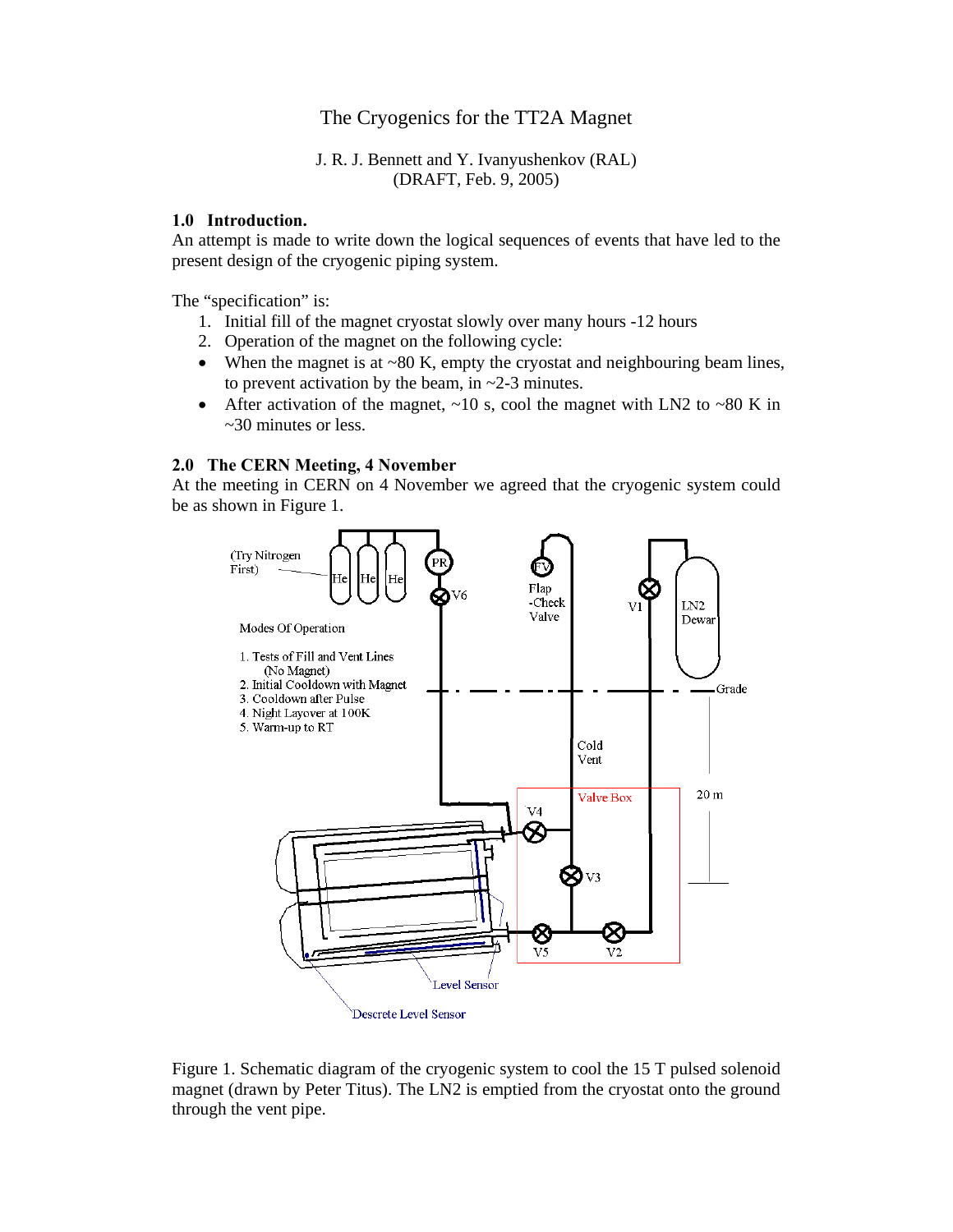There were a number of issued discussed and these are summarised in Friedrich Haug's note of 9 November 2004, which is reproduced in Appendix 1. Some of the issues concerning the overall design of the flow system are summarised below:

1. LN2 can be vented onto the ground. Thus:

- It is not necessary to return the nitrogen to the storage Dewar.
- No heater required in the vent line so that warm nitrogen enters the atmosphere.
- 2. The magnet need only be cooled to  $\sim 80$  K. Thus:
	- No LN2 sub-cooling and vacuum pump is required.

# **2.1 Operation of the System**

The operation of the system was envisaged as follows. All valves are remotely operated.

## **2.1.1. To fill the cryostat from ~300 K**

This operation need not be quick. A fill time of hours is quite acceptable and reduces thermal stresses on the magnet. The valve positions are as shown in the table. Valve V2 is adjustable so that the flow is controlled. The amount that the valve is allowed to open will be determined by the rate of cooling that is required. When the level gauge shows that the cryostat is full the control valve, V2, will automatically close and open to maintain the level.

| <b>Valve</b> | <b>Position</b> |
|--------------|-----------------|
| V1           | open            |
| V2           | control open    |
| V3           | closed          |
| V4           | open            |
| V5           | open            |
| V6           | closed          |

# **2.1.2. To empty the cryostat.**

This requires the cryostat to be pressurised by helium or nitrogen gas to blow the liquid out through the vent line. The position of the valves is shown in the table. The opening of the gas valve, V6 will be determined by the rate of removal of the LN2 which should ideally be in 2-3 minutes. Once the LN2 has been removed from the cryostat (as indicated by a level monitor) and from the vent line (as indicated by ?), the gas can be shut off (close V6).

| Valve | <b>Position</b> |
|-------|-----------------|
| V1    | open            |
| V2    | closed          |
| V3    | open            |
| V4    | closed          |
| V5    | open            |
| ง76   | control open    |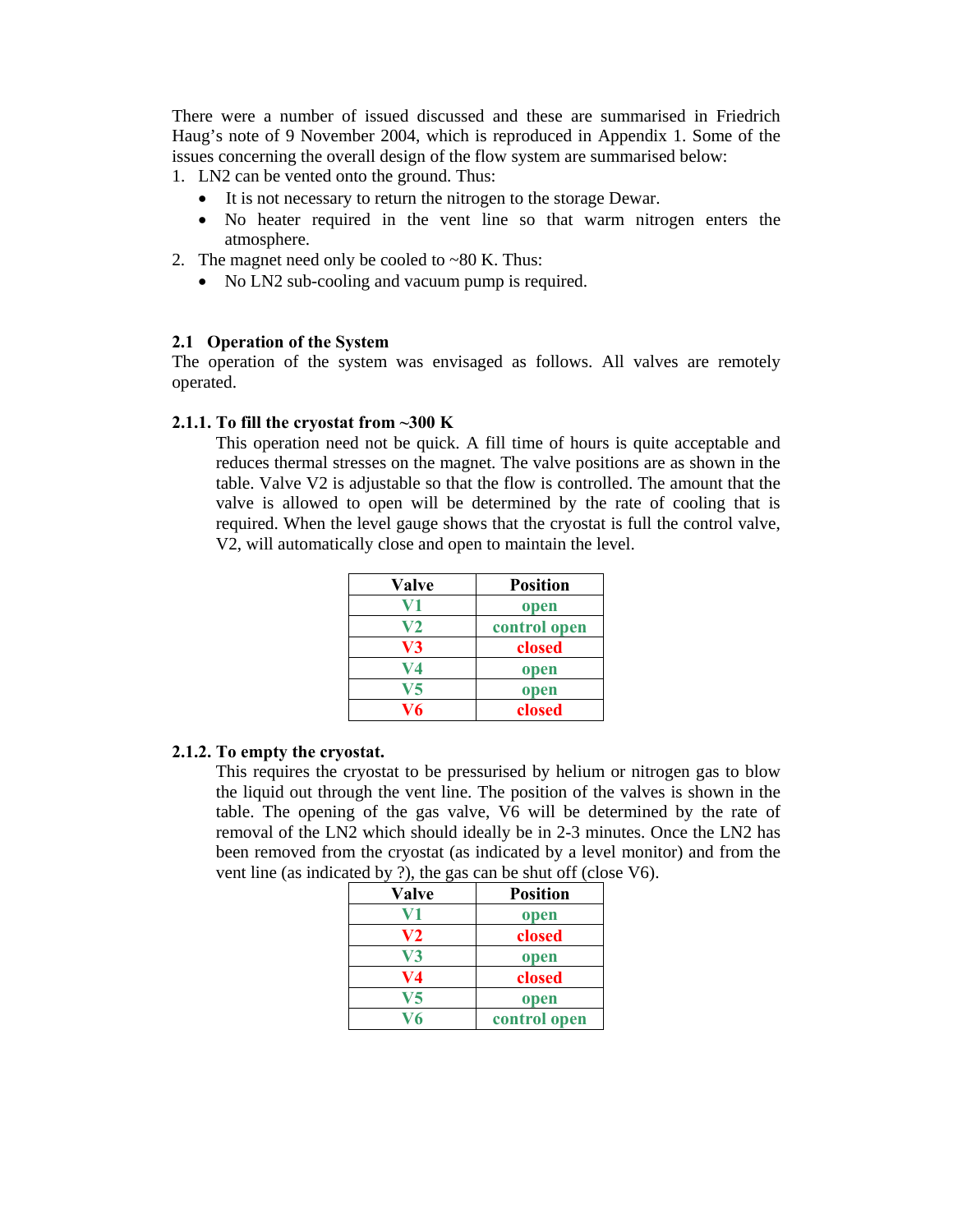## **2.1.3. Filling the cryostat after a magnet pulse**

The magnet is expected to rise from  $~80$  K to 110 K during the magnet operation. It is necessary to cool the magnet in  $\sim$ 30 minutes to  $\sim$ 80 K. The position of the valves is shown in the table.

| <b>Valve</b> | <b>Position</b> |
|--------------|-----------------|
|              | open            |
| $\bf V2$     | control open    |
| V3           | closed          |
| $V4$         | open            |
| 75           | open            |
| V6           | closed          |

#### **2.1.4. Overnight.**

The cryostat can be allowed to warm up to  $~100$  K overnight to remove any traces of oxygen. The valves would be as shown in the table.

| Valve | <b>Position</b> |
|-------|-----------------|
| V I   | open            |
| V2    | closed          |
| V3    | open            |
| V4    | open            |
| V5    | open            |
| V6    | closed          |

### **2.1.4. The bypass and testing**

The system can be partially tested without the cryostat by flowing LN2 through the bypass line in the valve box and out through the vent line.

#### **2.2. Dimensions of the lines**

The length of the lines is assumed to be 80 m from the LN2 storage vessel and the vent line outlet to the cryostat, via the valve box. The lines are assumed to be smooth bore pipe except for the 20 m vertical drop from the ground level to the experiment level, where the lines will be corrugated.

The magnet gains energy,  $E = 22$  MJ during the current pulse. If this energy is removed by the latent heat,  $L = 196$  J g<sup>-1</sup>, of the LN2 only, then the volume of LN2 is,

$$
V = \frac{E}{\rho L} = 140 \text{ litres}
$$
 (1)

where the density of LN2,  $\rho = 810 \text{ g l}^{-1}$ . This volume of LN2 must pass through the line in 30 minutes or less, i.e. an average minimum flow rate of  $4.7 \text{ l min}^{-1}$  or 3780 g  $\min^{-1}$  (= 63 g s<sup>-1</sup>). Peter Titus has usually assumed a flow rate of 200 g s<sup>-1</sup>, so this figure is taken for the calculation. If the pipe bore is  $d = 10$  mm, then the velocity, *v*, of the LN2 at 200 g s<sup>-1</sup> is 3.1 m s<sup>-1</sup>. The Reynolds number is [1],

$$
R = \frac{dv\rho}{\mu} = 160\tag{2}
$$

where the dynamic viscosity,  $\mu = 1.59 \times 10^{-4}$  Pa s. With this Reynolds number the flow is laminar. The pressure drop across a smooth bore pipe of length  $l = 100$  m is [1],

$$
p = 32000 \frac{\mu v l}{d^2} = 0.16 \text{ bar}
$$
 (3)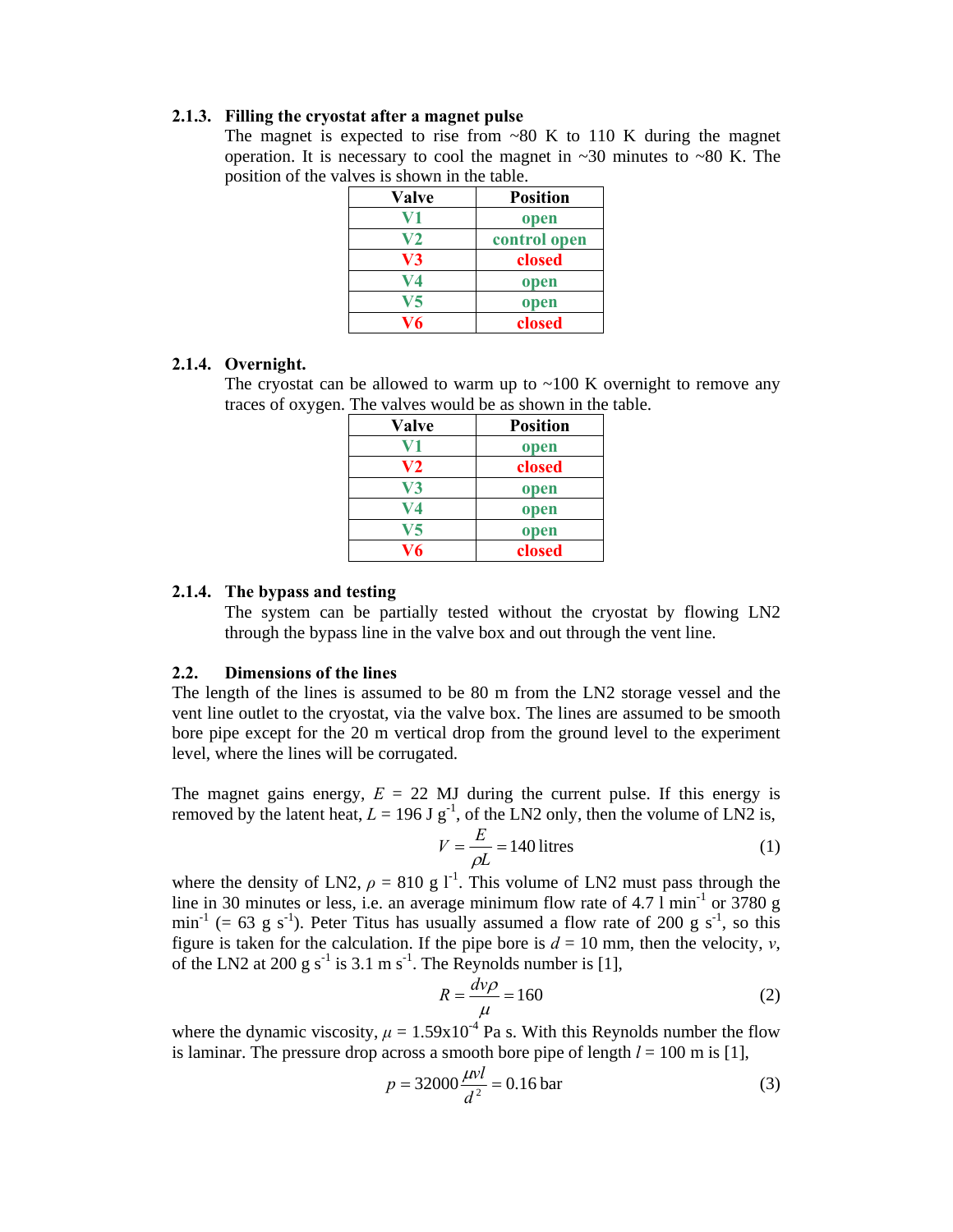Clearly a pressure of  $\sim$ 1 bar will be adequate to drive the LN2 into the cryostat in the time.

The gas evolved in cooling the magnet corresponds to a flow rate of  $W = 720$  kg hr<sup>-1</sup>. If the vent pipe bore diameter is  $D = 75$  mm, then the Reynolds number is [1],

$$
R_g = 354 \frac{W}{D\mu_g} = 9.3 \cdot 10^5 \tag{4}
$$

where the dynamic viscosity of the gas is,  $\mu$ <sub>g</sub> = 5.5x10<sup>-3</sup> centipoise. From Crane [1] we find the friction factor  $f = 0.019$  and the pressure drop across 100 m of pipe is,

$$
P_g = 62530 \frac{fW^2}{D^5 \rho_g} = 0.06 \text{ bar}
$$
 (5)

where  $\rho_g = 4.69 \text{ kg m}^{-3}$ .

To remove 300 l of LN2 from the cryostat in 2 minutes through the vent line of 75 mm bore diameter will require a velocity of 56.6 cm  $s^{-1}$ , giving a Reynolds number of 216 (equation 2) and a pressure drop of 0.03 bar (equation 3) across 100 m of pipe.

Table 1 Summarises the pressure drops in the inlet and vent pipes. The pressures are very low and the inclusion of 20 m of corrugated pipe and bends will increase these values towards 1 bar. It is not worth calculating to any greater precision at present since the number of bends and their radius is unknown. These pressure drops ignore the head heights. The pressure due to 20 m of LN2 is 1.6 bar. Therefore, there is an additional 1.6 bar forcing the liquid into the cryostat from the storage vessel and an additional 1.6 bar is needed to force the LN2 from the cryostat out of the vent line.

| <b>Operation</b>      | Inlet pipe<br>10 mm bore dia | Vent pipe<br>75 mm bore dia |
|-----------------------|------------------------------|-----------------------------|
|                       | bar                          | bar                         |
| Filling the cryostat  | 0.16                         | 0.06                        |
| Emptying the cryostat | -                            | 0.03                        |

Table 1. Pressure drops in the pipes, ignoring head pressures.

Note that the volume of the vent line is 350 l. This is more than the volume of LN2 (300 l) in the cryostat.

#### **2.3. Costs**

The costs for RAL to design, supply, install, commission and operate the cryogenic system is shown in Appendix 2. Costs include manpower. It assumes that the LN2 storage vessel is supplied by CERN.

#### **3.0 Returning the LN2 into the storage vessel**

Figure 2 shows the scheme for returning the LN2 into the storage vessel before operating the pulsed magnet.

In this scheme the 300 l of LN2 is driven from the cryostat into the storage vessel and not vented to the atmosphere. It was considered that this was an unusual operation for the storage vessel and might give problems. However, this is basically the routine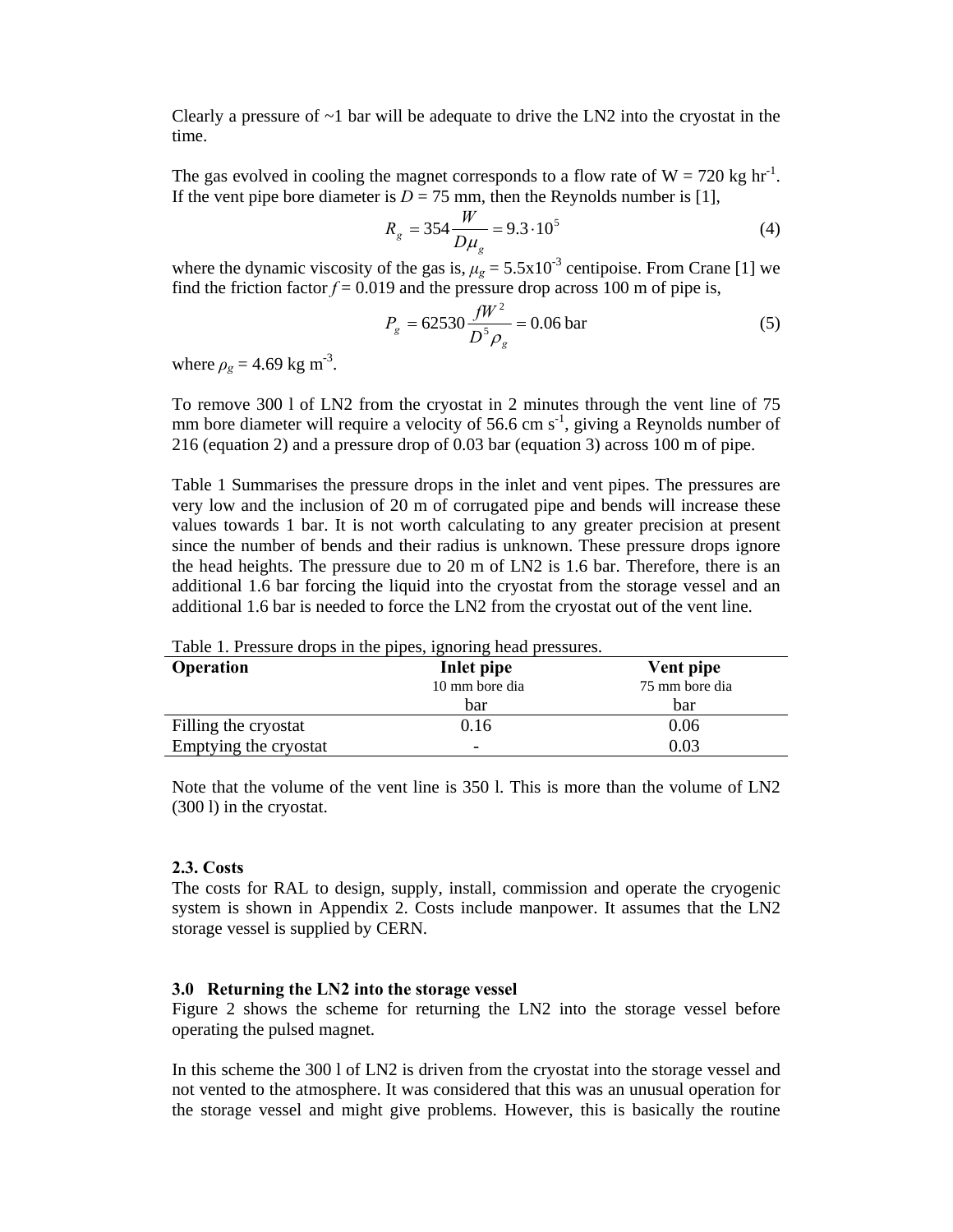method of filling the vessel by the LN2 supplier. I am at present in discussion with Air Products on the viability of the scheme. The advantages are cost and simplicity there are only 2 valves in the valve box and the fill and empty lines are combined in one 3 inch bore diameter pipe and the vent can be relatively small.

The bypass line is avoided and if operation of the system is required without the cryostat, then it is relatively simple to connect a small length of insulated line between the fill/empty connection and the vent.

In addition, the vent line and valve V2 could be removed from the cold box and be relatively "warm".



Figure 2. A simple system with LN2 returning to the storage vessel.

#### **4.0 Emptying the cryostat. Removal of the liquid in the vent line.**

The cryostat is to be emptied by pressurising the cryostat with nitrogen or helium gas. This works while there is a horizontal surface and the gas pressure is applied from above – see figure 3.



Figure 3a. Removal of LN2 from the cryostat.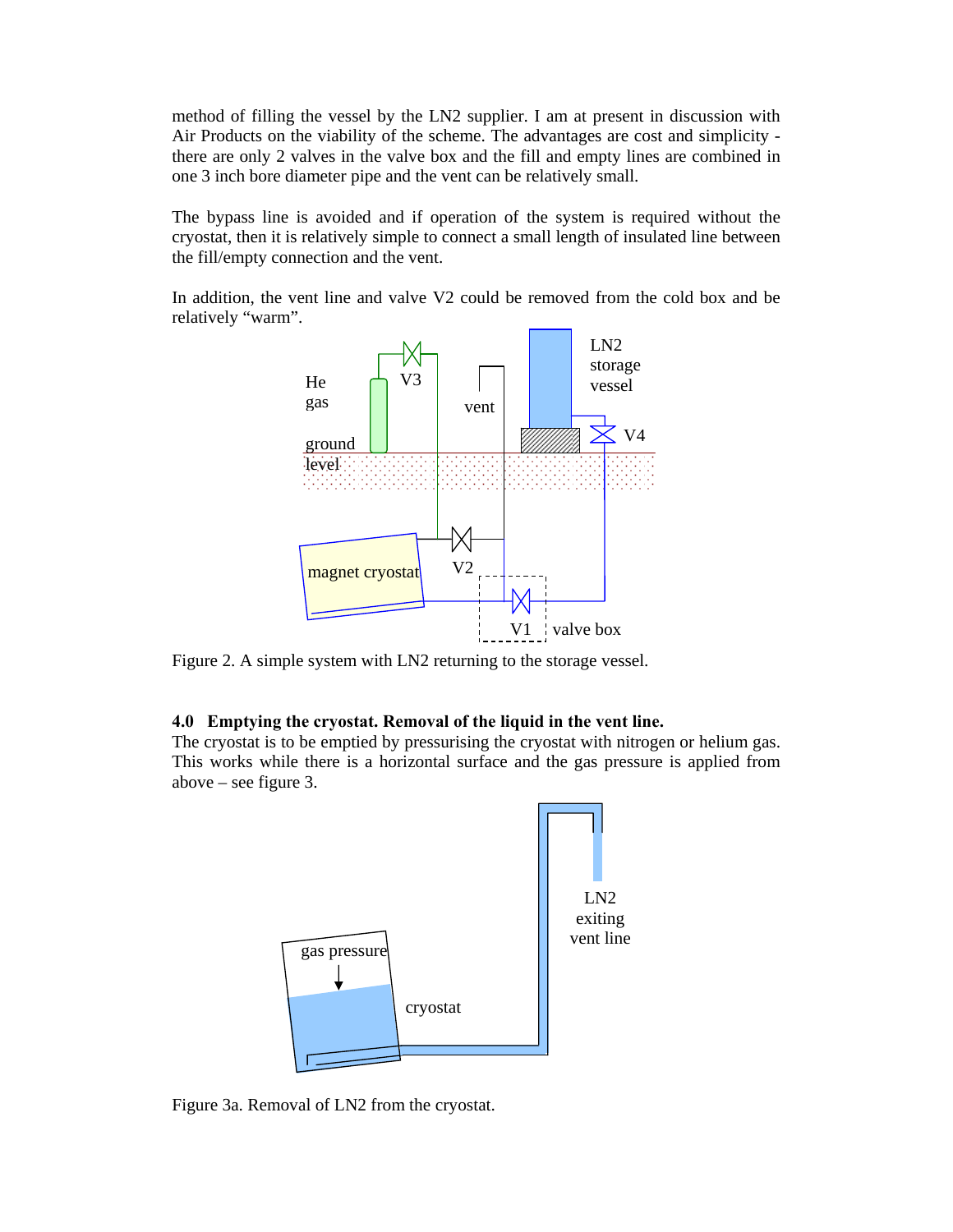However, when the liquid is in a vertical or horizontal pipe the liquid will not be displaced, but bubbles of gas will flow through the liquid, see Figures 4a and 4b.



Gas pressure applied to the base of a long vertical or horizontal pipe of large diameter, compared to the diameter that the liquid can support a meniscus. The gas will bubble through the liquid.

Thus, when the surface of LN2 in the cryostat dips below the level of the entrance to the discharge pipe at the bottom of the cryostat, little liquid will be forced out of the pipe, although bubbles passing through the pipe could displace some of the liquid through the vent line. It is interesting to note that the volume of the vent line is almost the same as the volume of the cryostat  $-300$  l. Thus very little LN2 will be vented onto the ground but will be displaced into the vent pipe. When refilling the cryostat after activating the magnet the LN2 in the vent line may well be blown out by the large flow of gas that is boiled off in the magnet cooling cycle.

Thus, apart from a small quantity of LN2 remaining in the cryostat there will be LN2 in the vent line. This will be activated when the beam hits the mercury jet. To overcome this problem it is suggested that the line be tilted down after emerging from the cryostat, as shown in Figure 5. This will enable a surface to form on which the gas pressure can bear downwards and expel most of the air in the horizontal section of the vent pipe. Some small amount of LN2 will always be left in the bottom of the cryostat – unless the vent pipe was to be repositioned at the lowest point beneath the cryostat. Also, it is not clear how much of the LN2 will be displaced from the upward-tilting vent line within the cryostat.



Figure 5. Emptying the horizontal section of the vent line near the cryostat.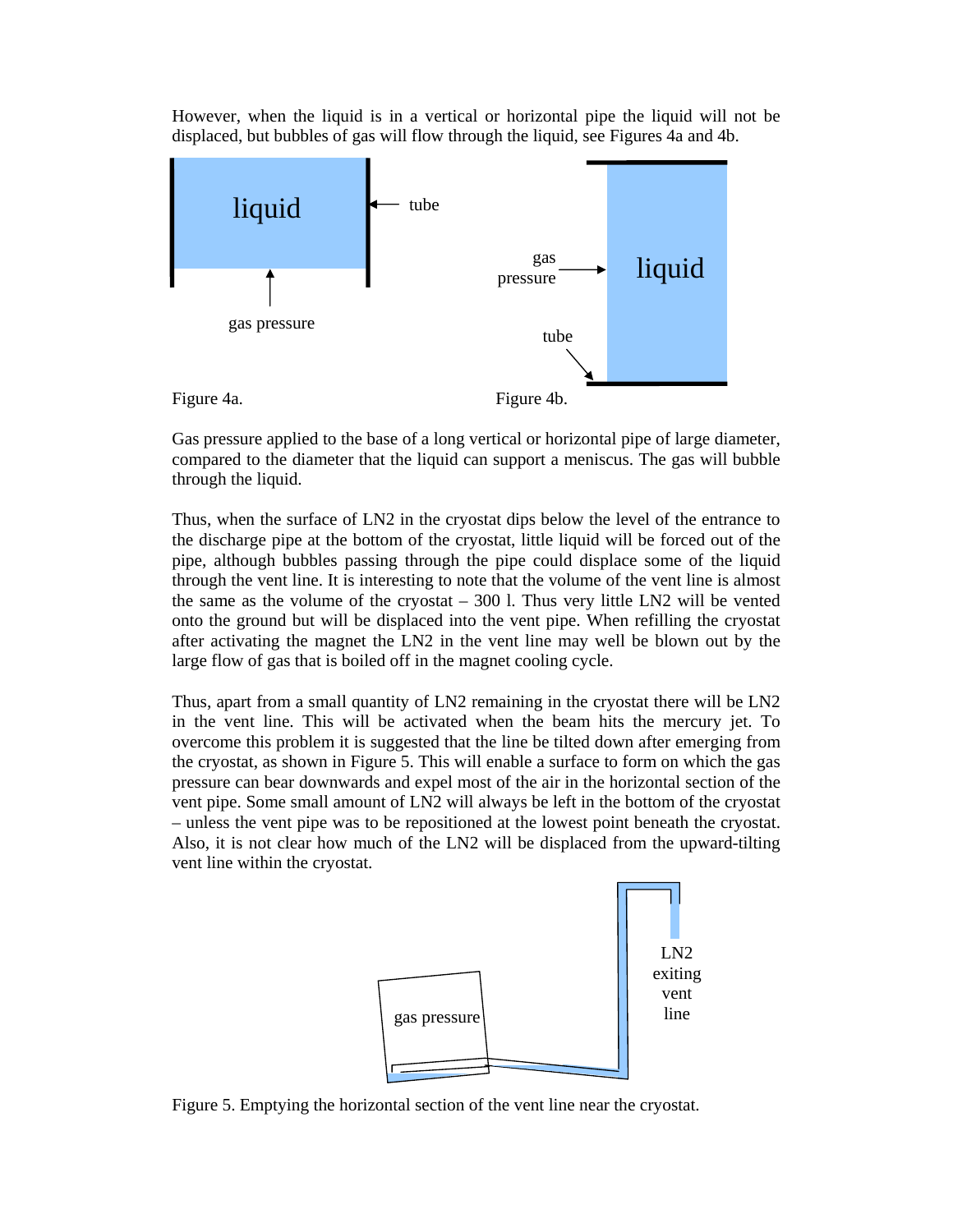# **5. Is it necessary to remove the LN2 from the cryostat?**

I believe that it is not necessary to remove the LN2 from the cryostat between beam pulses. The activation will not be a problem when vented to the air. This simplifies the cryogenic system still further, as shown in Figure 5. Marco Silari and I am looking into this.



Figure 5. Simple cryogenic system – if emptying the cryostat between pulses is not required.

# **6. Accumulation of oxygen**

Any oxygen dissolved in the LN2 can be transformed into ozone by ionising radiations. The ozone can rapidly decompose causing an explosion [2]. It is unlikely that oxygen will accumulate in the cryostat since the LN2 is constantly being evaporated and replenished during the experiment. Also, it is planned to let the cryostat warm up to  $\sim$ 100 K every night, thus evaporating the oxygen.

Another possible place for accumulation of oxygen is voids between the closure plate on the cryostat and the foam insulation. Air can condense in these voids, or possibly in the voids in the foam itself, forming a potential hazard.

# **7. Control and monitoring system**

The control system is quite simple. All valves are on/off except for V2 (Figure 1) which can control the flow of LN2 into the cryostat during the fill cycles. All valves are remotely operable.

Personally, I would have a manual control for the system since I do not believe that it warrants the expenditure of computer logic system. All valves would be operated from switches in the control room for the experiment. The degree of opening of the control valve, V2, would be via a rotating knob, whose angular position was proportional to flow.

There are to be a LN2 level meter, and a back-up level resistor positioned at the bottom of the cryostat to indicate when the level reaches the entry of the sloping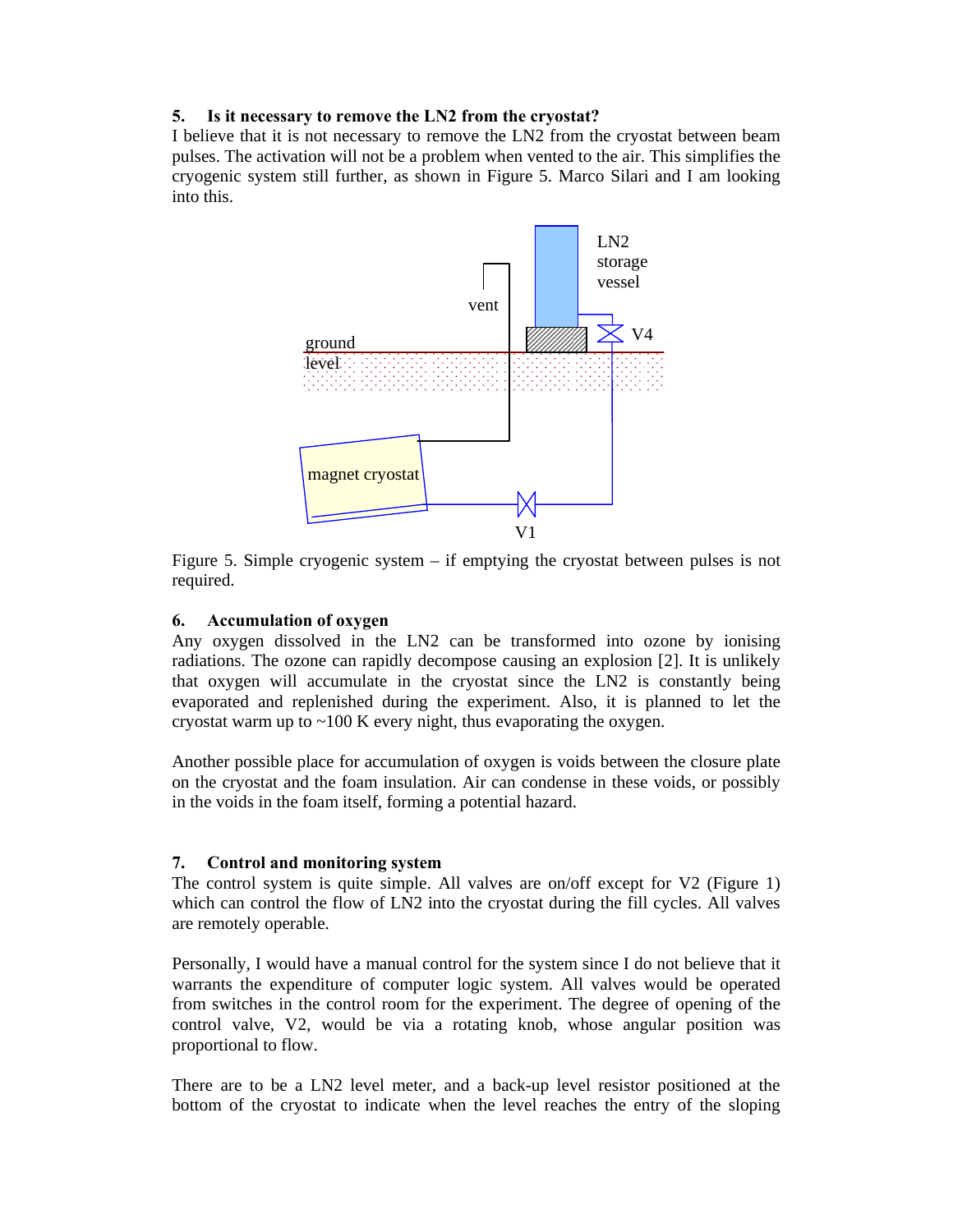vent/fill pipe. In addition there will be several temperature monitors attached to the magnet coils.

# **References**

- [1] Crane, Flow of Fluids through Valves, Fittings and Pipe, Crane Ltd, 11-12 Bouverie Street, London EC4Y 8AH, Technical Paper No. 410M, 1983.
- [2] C. R. Gregory, C. W. Nuttall, CERN-AT-95-06.

J R J Bennett 27 January 2005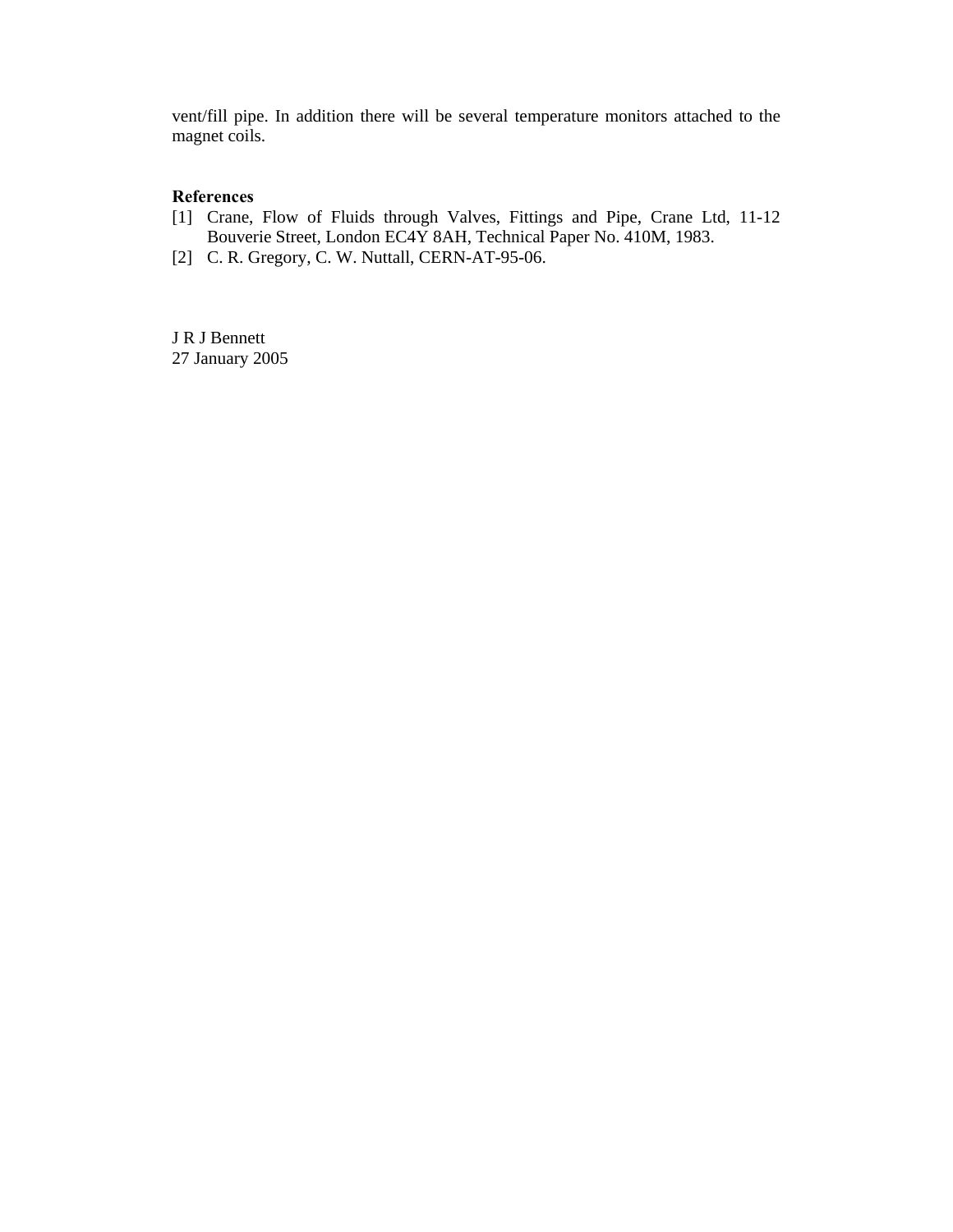## **Appendix 1**

Present at the meeting Roger Bennett, RAL Friedrich Haug, CERN Yury Ivanyushenkov, RAL

Part time: Harold Kirk, BNL Kirk McDonald, Princeton

F. Haug, CERN, 9.11.2004

# *DRAFT SUMMARY ON CRYOGENICS FOLLOWING THE MERCURY TARGET MEETING 4/5. 11. 2004 AT CERN*

**\_\_\_\_\_\_\_\_\_\_\_\_\_\_\_\_\_\_\_\_\_\_\_\_\_\_\_\_\_\_\_\_\_\_\_\_\_\_\_\_\_\_\_\_\_\_\_\_\_\_\_\_\_\_\_\_\_\_\_\_\_\_\_\_\_\_\_\_\_** 

## **CRYOGENIC INFRASTRUCTURE**

POWER SUPPLY capacity does not require sub-cooling. Magnet operation temperature at 82 K of magnet with approximately 78 K of LN2 bath.

#### CONSEQUENCES FOR CRYO

No sub-cooling required, i.e. -NO VACUUM PUMP to reduce pressure on LN2 bath which can be omitted leading to simplification of system

FURTHER SIMPLIFICATIONS (flow scheme F. Haug presented 4.11.04): PROPOSAL TO DO -WITHOUT WARM EXHAUST (VENT) Which eliminates also the need for -ELECTRICAL OR PASSIVE HEATER i.e. further simplification and cost reduction

This means Operation simply with LN2 supply from an external dewar at surface and cold gas or LN2 return to the surface. For this either two separate transfer lines or a so-called one "two-in-one" is used.

## **TRANSFER LINES**

The transfer lines are of the flexible ones "KABELMETAL" or similar permitting quick and easy installation for this temporary experiment.

## **VALVE BOX**

"Concentration" of instrumentation for "external cryogenic" in one valve box at proximity to magnet. The current flow scheme (P. Titus et.all) foresees four (4) cold valves in the valve box

## **CONTROL VALVES**

-Five cold valves. V1 on LN2 dewar, V2, V3, V4, V5 in valve box. -One warm valve V6

## **CRYOGENIC EQUIPMENT INVENTORY AT CERN AND AVAILABILITY**

F. Haug investigates on the potential use of existing equipment at CERN -Several "two-in-one" identical transfer lines of former LEP exist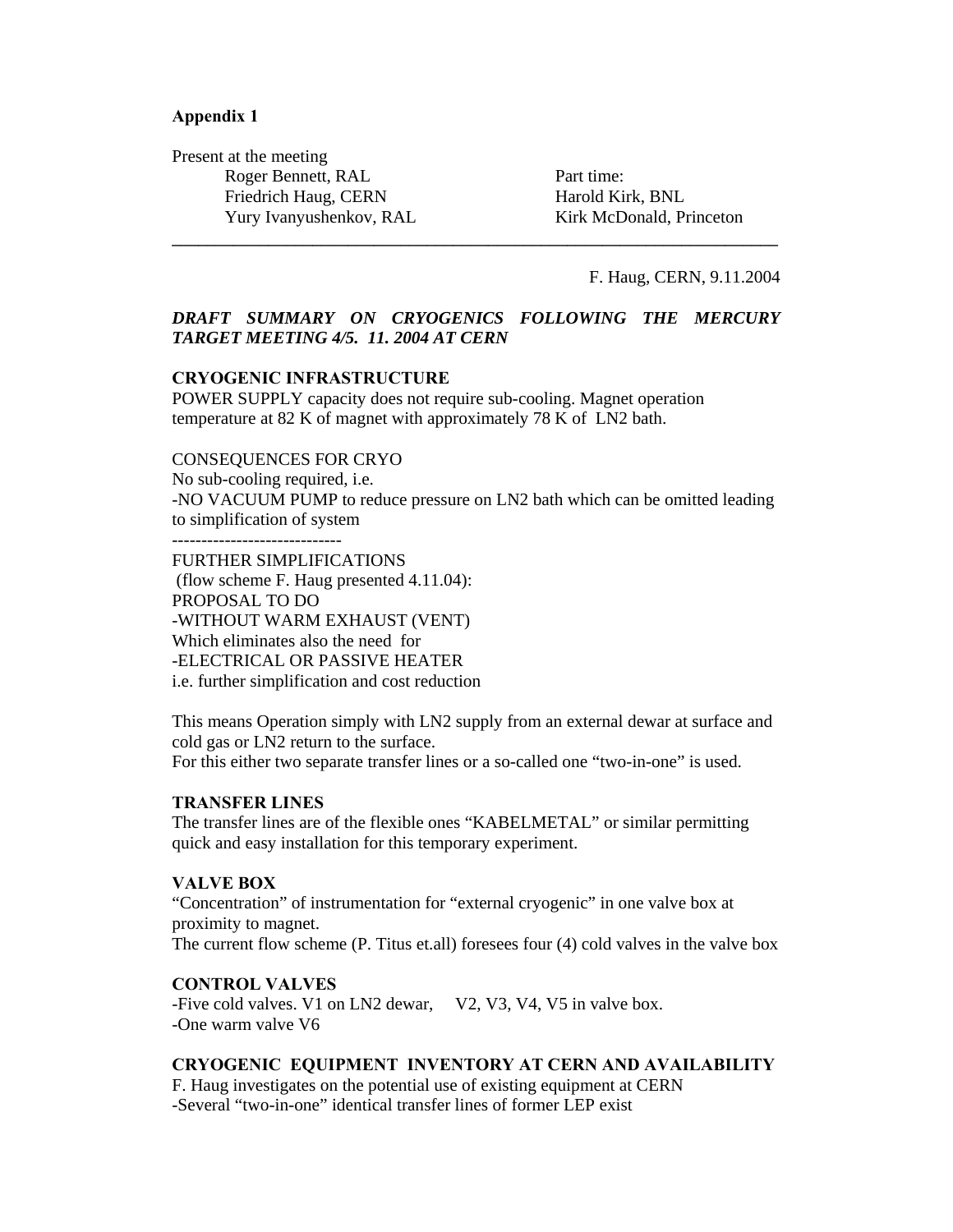-A 6000 liter dewar, (+ alternatives) -valve box envelopes, valves ???

Further investigations are being persued.....

# **SURFACE INFRASTRUCTURE**

-Concrete platform for Equipment installation at surface (site committee permission) for LN2 dewar and Nitrogen gas or Helium bottles (200 bar)

# **RADIATION SAFETY ISSUES**

a) Drill whole in concrete blocks for installation of short transfer lines (low cost) between valve box and magnet b) Residual LN2 quantity of 1 to 2 liters

In both cases preliminary answer of Thomas Otto  $(9.11.04)$  = positive. However, final answer only after simulation calculations in Jan. 2005.

# **MAGNET AND CRYOSTAT**

-Decrease cryostat void volume from 300 l to less than 100 liters using "fillers" of appropriate material. (Reduces filling and emptying time and LN2 loss) -Add "descrete" level sensor at bottom of cryostat to detect minimum level -Mechanical interfaces to external cryogenics

# **PROCESS CONTROL SYSTEM**

Cryogenic process must be fully automized without requiring operator or engineer interventions during normal running !

Open issue remains on the type of control system. However, "Unicos" is the prefered CERN standard. ECR group could give full assistance.

# **PRE-COMMISSIONING**

The external system can be fully commissioned without magnet and all functional tests can be made.

# **BASIC OPERATION PRINCIPLES**

-Cooling, filling and emptying is done via the drain port. -Exhaust is at top port -pressurisation for emptying with N2 or He 200 bar bottles -Exhaust only to ambient, no N2 recovery

1. Initial Cool down ( so far identical with 2.) Open: V1,V2,V5,V4 2. Cool down after pulse Open: V1,V2,V5,V4 3. Emptying Open: V6, V5, V3 4. Stanby mode Open: V4